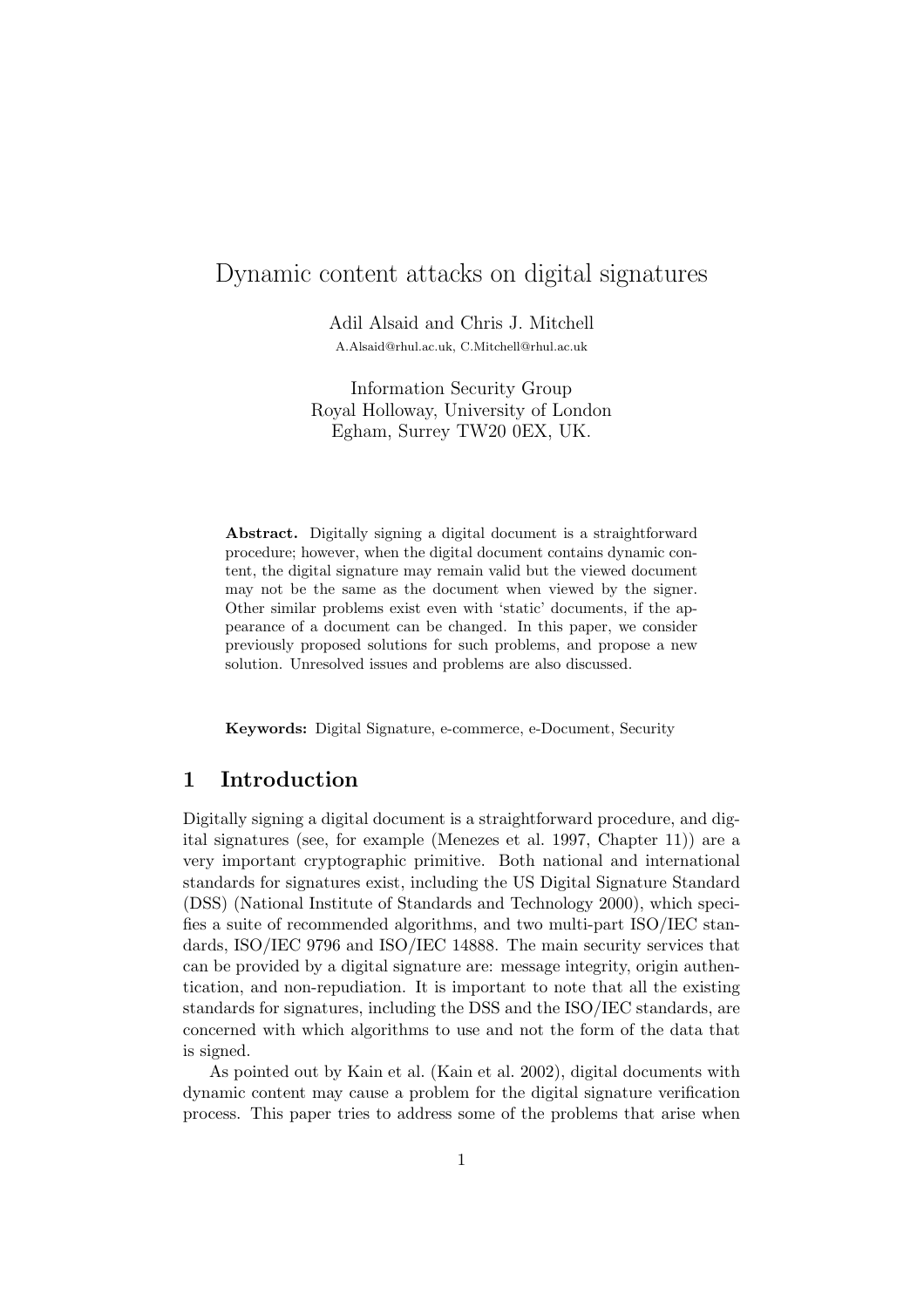signing digital documents that contain dynamic content. It does not discuss other digital signature security problems such as Trojan Horses or securing the Digital Signature workstation, as discussed, for example, in (Spalka et al. 2001a, Weber 1998).

The rest of the paper is organized as follows. Section 2 briefly introduces the problem of signing digital documents with dynamic content. Section 3 discusses possible locations for signature functionality in a computer system. Existing solutions to the problems discussed in Section 2 are introduced in Section 4. A novel solution is discussed in Section 5. Finally, issues and unresolved problems are discussed in Section 6.

## 2 The Signature Interpretation Problem

In order for a program to generate a digital signature on a data structure, e.g. a document, it must first encode it as a serial string of bits and bytes. It is then expected that the signature will unambiguously commit the signer to the contents of this serialized document. However, ambiguities can arise in the interpretation of the data string when this string can be viewed differently by the signer and the verifier of the signature. That is, it is possible to sign a digital document that changes when viewed at a later time, without invalidating the digital signature. One way in which this problem can arise is when the digital document being signed contains dynamic content.

As an example, suppose that the creator of the digital document is different from the signer. The creator produces the document in such a way that it gives the signer the impression that what he is about to sign is what is being displayed. However, the creator may embed dynamic content, e.g. macros or JavaScript, in the document to change its displayed contents when viewed at a later time. Kain et al. (Kain et al. 2002) describe the problem and gave some examples using MS Word, MS Excel, PDF files, as well as HTML documents.

A different source of ambiguities in digitally signed documents was discussed by Jøsang et al. (Jøsang et al. 2002). Jøsang et al. show how font substitution can be used to display the same digital document with different meanings on different computers.

Whilst there are no doubt yet further ways in which ambiguities can be deliberately or accidentally introduced into digital documents, the main focus of this paper is problems arising from dynamic content. This is a significant and growing problem — whether we like it or not, document formats appear to be becoming more complex and more dynamic, rather than less so. Of course, this enables many new features to be provided to users; this appears to be yet another area where user convenience and security are pulling in opposite directions.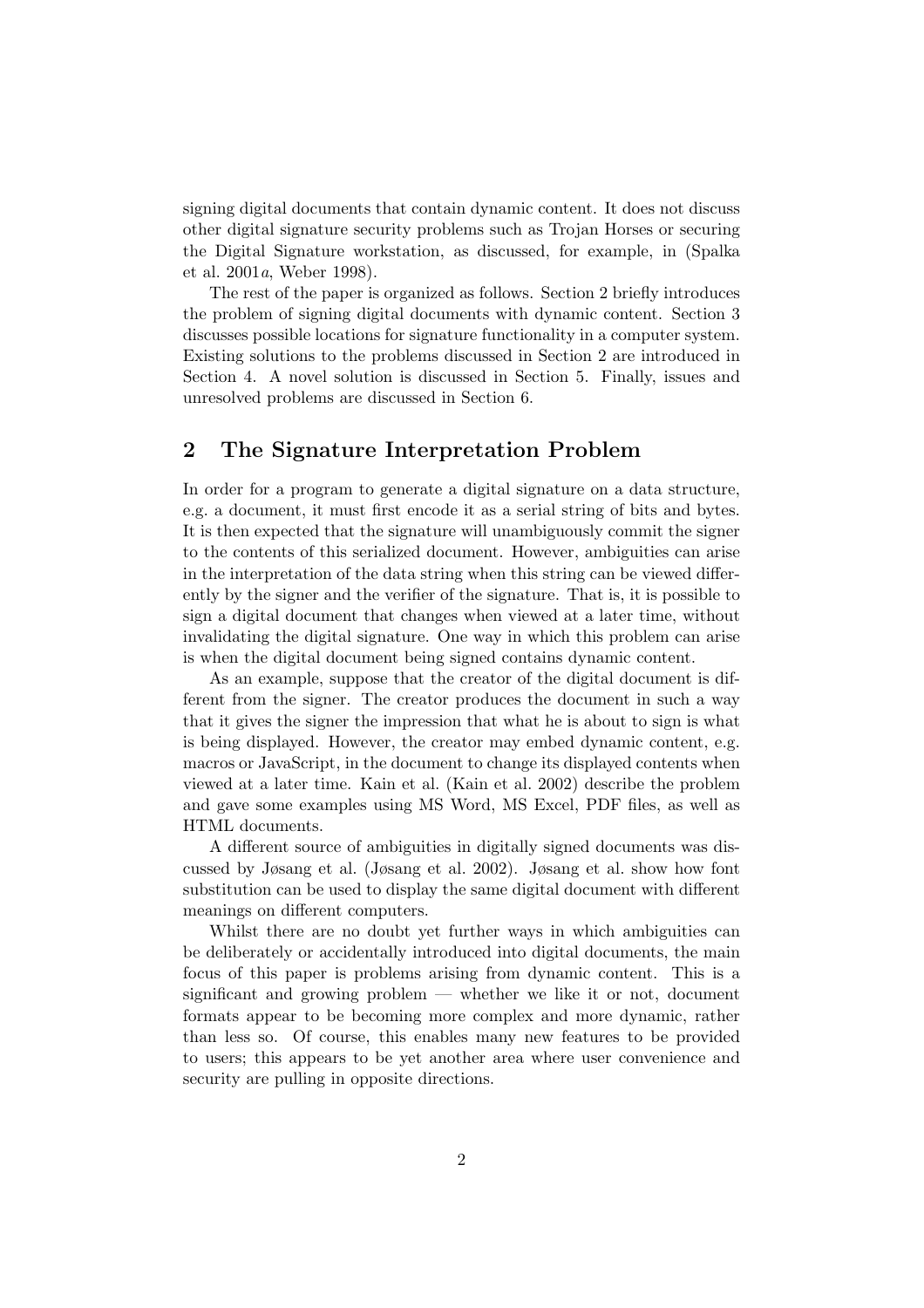## 3 Signature functionality

Signature functionality can be integrated into a specific application or implemented as a stand-alone application, see Figure 1. If digital signature functionality is integrated into an application, the application is aware of the document format and could be designed to avoid possible digital signature interpretation issues arising from dynamic content. Moreover, the application could act as a "trusted viewer" for the digital document. However, this is not really a viable general approach, since including signature functionality in every application is potentially very inefficient, with significant associated key management issues.

On the other hand, when a stand-alone signature application is used, the problem of dynamic content can be much more serious, since the digital signature program is typically not aware of the format of the document being signed. One way of avoiding this problem would be to enable the signing application to communicate with the application which understands the document format. This idea forms the basis of the scheme we propose in Section 5 below. Of course, the security of the signing process also relies on the integrity and secrecy of the private signing key and controls to limit its use. The private key must thus be protected in some way, e.g. by storing it in a security module such as a smart card and requiring entry of a password to enable its use.



A. Application integrated Digital Signature functionality



Figure 1: Location of digital signature functionality in a computer system

## 4 Existing Solutions

In this section, previously proposed solutions to the problem of signing digital documents possessing dynamic content are briefly reviewed. Interestingly, all these solutions fall into the second category discussed above, i.e.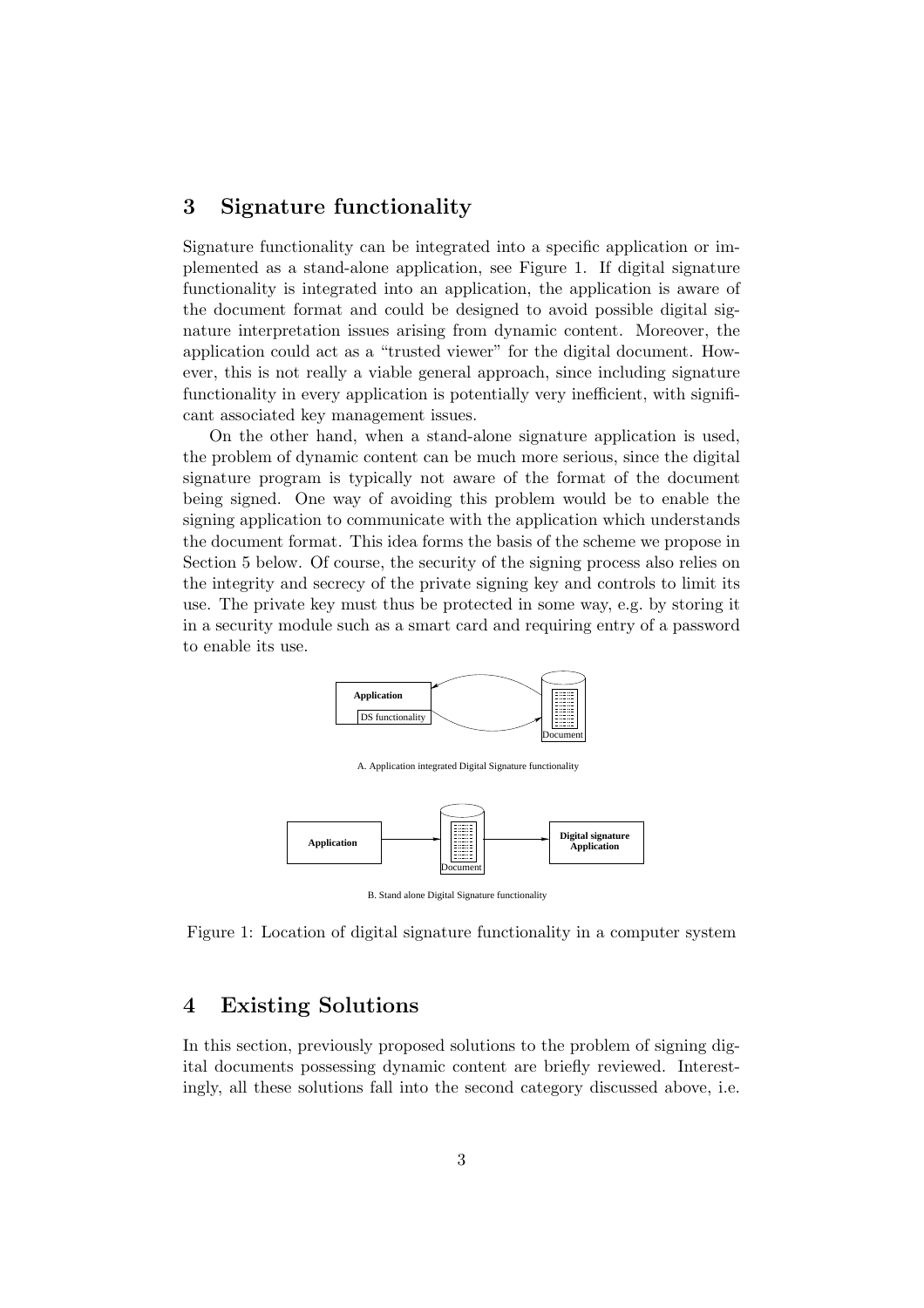they apply to the case where signature functionality is included in a standalone application.

### 4.1 Disabling dynamic content

Disabling dynamic or active content, as proposed by Spalka et al. (Spalka et al. 2001b), is one solution to this problem. However, this solution may render some documents useless. Spalka et al. propose two further ways to solve the problem of dynamic content. One is to restrict the actions of active content instead of disabling it, although this would require re-engineering every application. The other approach is to use a 'secure viewer' to view signed documents, but this would require the viewer to be able to parse every possible document format (see also Section 4.4).

### 4.2 Static file formats

In this approach, only predefined static file formats, known not to have dynamic content, are permitted to be signed. For example, plain ASCII files have no dynamic content, so the digital signature program can sign them without worrying about ambiguity issues. However, this may mean that only one file format can be digitally signed, because most digital document formats permit some sort of dynamic content. This approach may be useful in situations where all digital documents to be signed have no dynamic content features, such as macros, JavaScript, or HTML capabilities.

### 4.3 XML

Another solution would be to convert the digital document to the Extensible Markup Language (XML) format (W3C 2003) and then apply the XML digital signature processing standard (Eastlake et al. 2002) to obtain the document signature. This does appear to help to solve the problem, but dynamic content may still exist in the XML version. When the document is later presented to the signature verifier, if it is necessary to convert the document back to its original form, the dynamic content may be re-activated.

The authors of the XML digital signature standard are aware of the problem of dynamic or active content. The standard states clearly that, in order to sign an XML document, the signature program should sign all 'external' documents, i.e. documents referenced from within the XML document. The following is a quote from the standard (Eastlake et al. 2002):

Just as a user should only sign what he or she"sees," persons and automated mechanism that trust the validity of a transformed document on the basis of a valid signature should operate over the data that was transformed (including canonicalization) and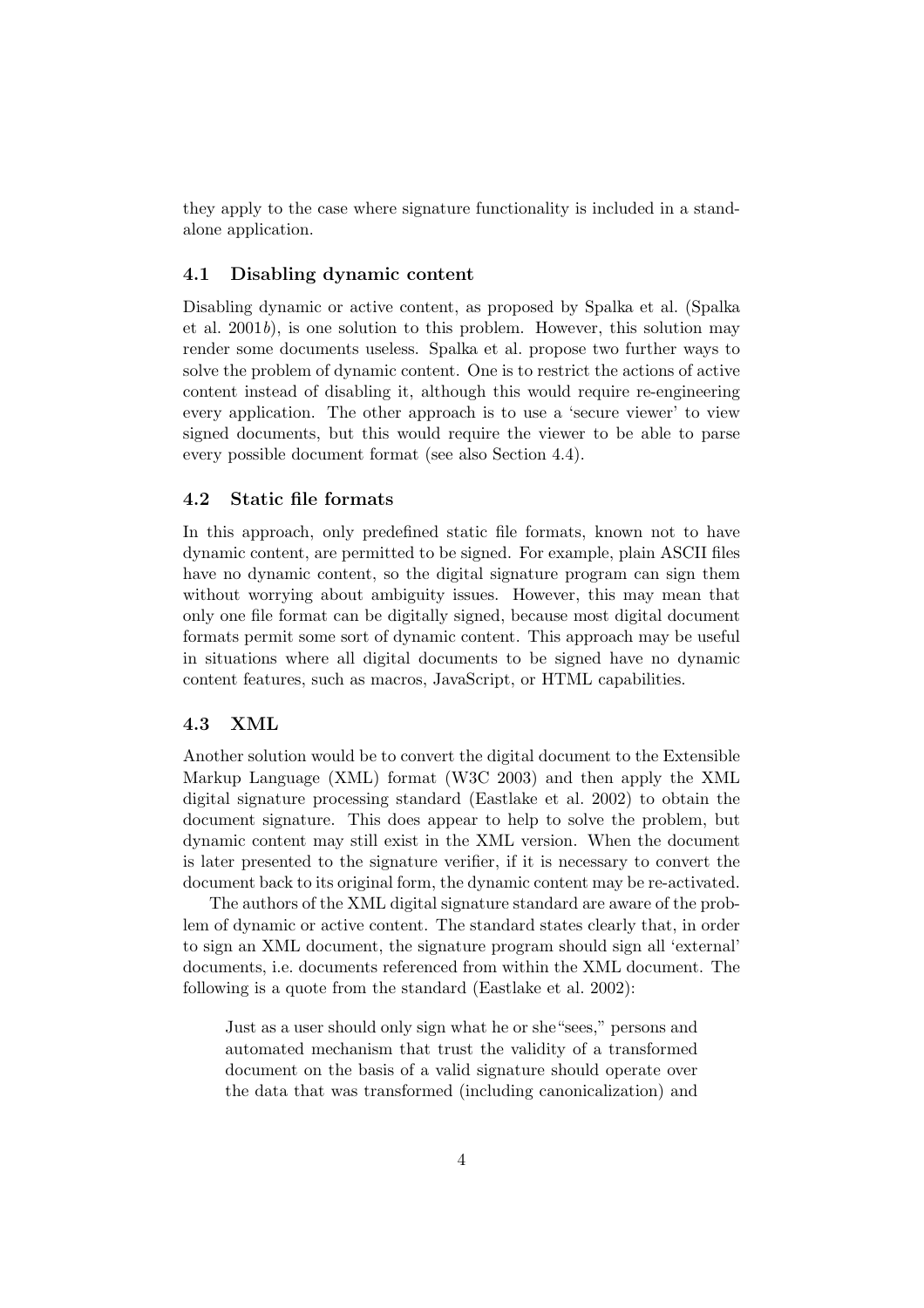signed, not the original pre-transformed data. This recommendation applies to transforms specified within the signature as well as those included as part of the document itself. For instance, if an XML document includes an embedded style sheet [XSLT] it is the transformed document that should be represented to the user and signed. To meet this recommendation where a document references an external style sheet, the content of that external resource should also be signed via a signature Reference, otherwise the content of that external content might change which alters the resulting document without invalidating the signature.

One problem with this solution is that the XML document may no longer contain all the dynamic content of the original document. For instance, if a Microsoft Excel document contains macros, then in order to avoid any possible problems arising from such dynamic content, all macros should be removed from the XML version. This will render the document useless if there are macros that are needed to present the document to the user, or if the user wants to make some changes to the document using the macros.

### 4.4 Document Parser

Another approach to solving the problem is to create a digital signature program with its own document parser. That is, whenever the user wants to sign a document, the digital signature program parses the digital document and removes all dynamic content. In this approach, the digital signature program will need to be aware of most, if not all, digital document formats, which appears infeasible.

Thus, as it stands, this approach is impractical because of the need to provide a document parser for every possible document formats. However, it might be possible to provide a parser for the most popular document format. Nevertheless, problems will still arise since not all document format specifications are available, and the owners of proprietary document formats often change the format with every release of their product.

### 4.5 Graphics version

The What You See Is What You Sign (WYSIWYS) concept (Scheibelhofer 2001) is designed to solve the ambiguity problem arising from signing digital documents with dynamic content. This approach works by creating a graphical representation of the digital document and then digitally signing it. That is the approach taken by a commercial product (Marketing 2003) running under the Microsoft Windows operating system. It works as follows.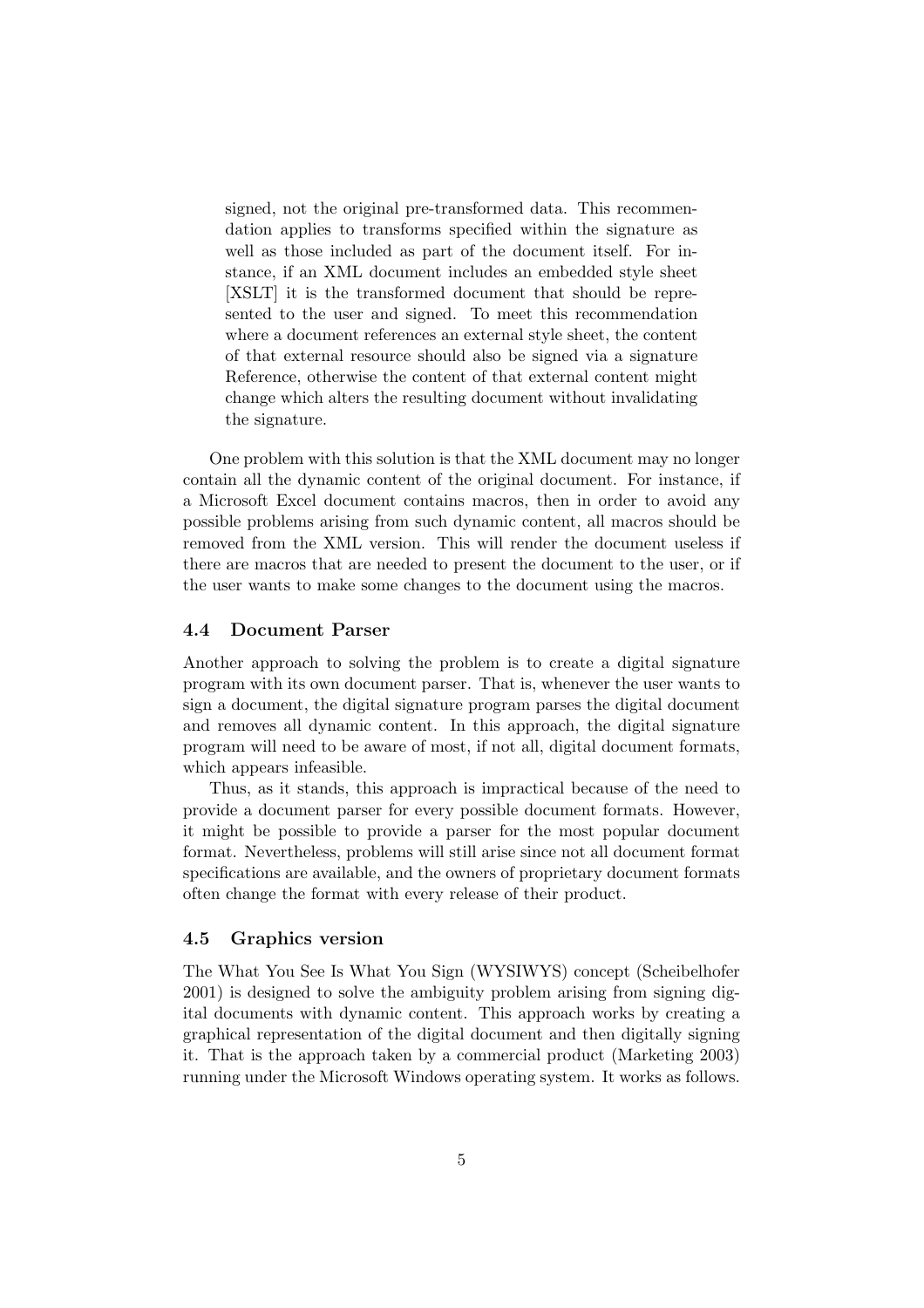- 1. When installing the digital signature program, it sets up a special printer driver that functions like a normal printer, but, instead of printing a document on paper, prints it to an image file.
- 2. The user requests the digital signature program to sign a document by either printing the document to the digital signature special printer from within the application program, or by launching the digital signature program and passing the document as an input. In the latter case, the digital signature program, with the help of the operating system printing subsystem, requests the application program to print the document to the digital signature program special printer.
- 3. The digital signature program creates a static image of the document, i.e. a graphical representation of the document, using a popular image format, such as TIFF (.tif), bitmap (.bmp), or JPEG (.jpg). It is worth noting that the digital signature program does not need to understand the format of the document to be signed. As stated above, the static image is produced by requesting the application program to print the document to the special digital signature printer driver (using the operating system printing subsystem).
- 4. The user views the static image of the digital document and approves it for signature.
- 5. The digital signature program then signs the static image of the document. If necessary, the program can also sign the original document and send it with the static image, but, and according to (Marketing 2003), this should not be used as a legal reference.

This approach appears to work well. However, it removes a lot of the flexibility enjoyed in today's business environment. Also, sending an image potentially consumes a lot more bandwidth than just sending the digital document.

## 5 A New Solution

In this section, we propose a new method to solve the problem of signing digital documents with dynamic content. The solution works in a similar way to the document parser solution outlined in Section 4.4. The main difference is that our proposed solution passes the document parsing task to the document generator program. This removes the need for the digital signature program to be aware of the document format specifications in order to generate a static version of the document, i.e. a version of the document without dynamic content.

Furthermore, the solution is flexible in that it can handle document formats introduced after the signing program was released. The solution as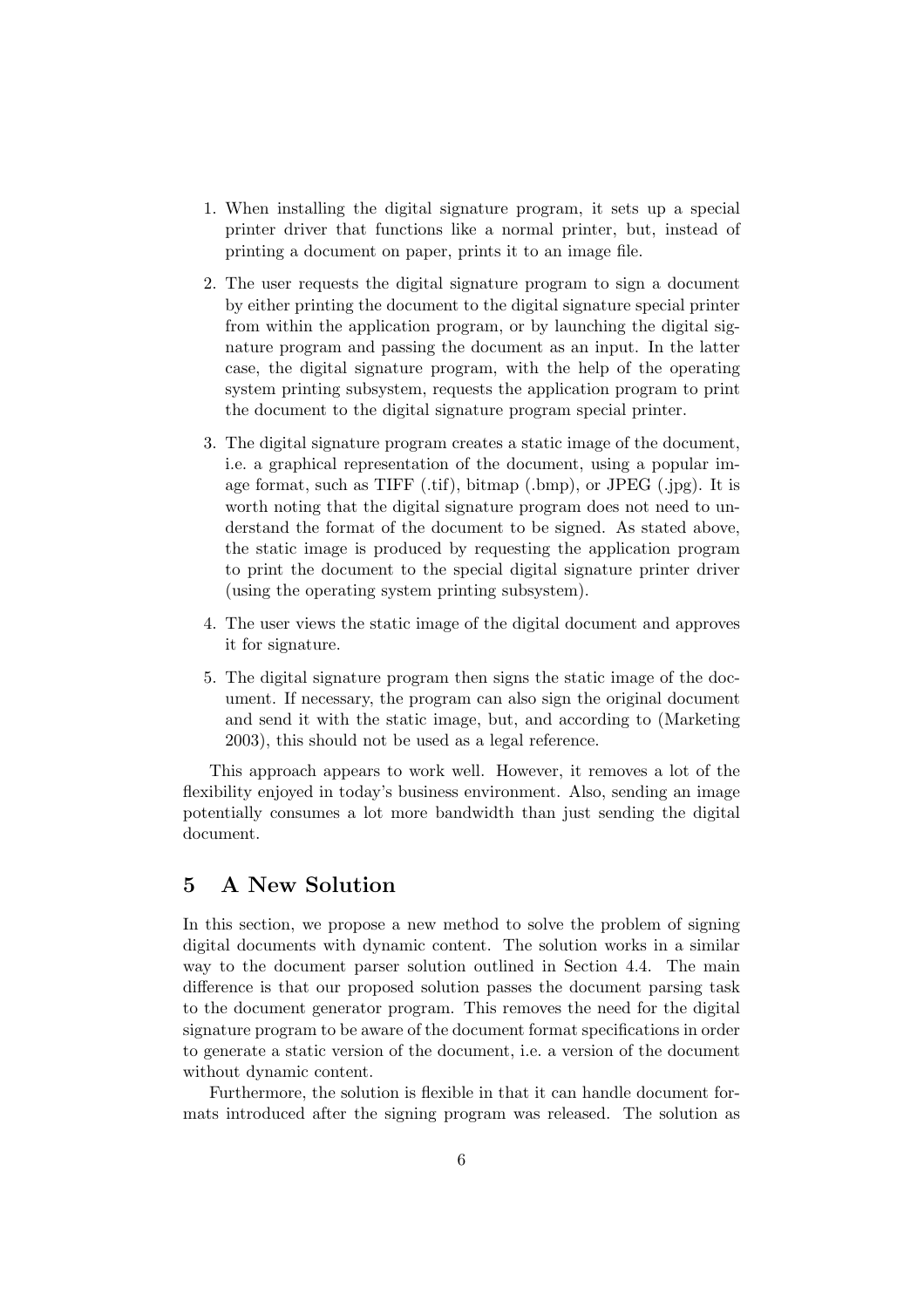described here uses the Microsoft Component Object Model (COM) architecture (Box 1998); however, other component based architectures, such as CORBA or Java, could also be used. The solution is based on two assumptions, as follows.

- 1. The verifier has access to the program that was used by the signer to generate the digital document. In other words, both signer and verifier have access to the COM object that can generate a 'safe' digital document for the specific digital document type. For example, if the signer is signing a document created by Microsoft Word, then the verifier should also have access to Microsoft Word.
- 2. All programs that generate digital documents that may need to be signed must be aware of the digital signature program, i.e. they must possess application awareness. For example, in the Microsoft Windows environment, this assumption can be met by registering the COM component of the application responsible for creating a static version of the document under a key in the Registry. We will discuss these assumptions in more detail below.

### 5.1 Application awareness

In order for an application to be digital signature aware, it should meet the following two requirements:

- 1. It must implement an object that exposes a COM interface to help the digital signature program communicate with the application.
- 2. When installed, it must register itself in a predefined key location in the Registry, i.e. the data repository in the Microsoft Windows environment in which most of the Windows settings and program information are kept. The Registry location used must be specific to the digital signature program. This will make it easier for the digital signature program to locate digital signature aware applications.

Given that the application meets the above two requirements, the digital signature program can consult the Registry and search for the application that is associated with any digital document (using the file type indication following the full stop in the file name). Once it has identified the application that generated the document, it creates an instance of that application and, using the digital signature COM interface, passes it the document and requests it to generate a static representation of the document. In the next two sections, we describe the processes of signing and verifying digital documents.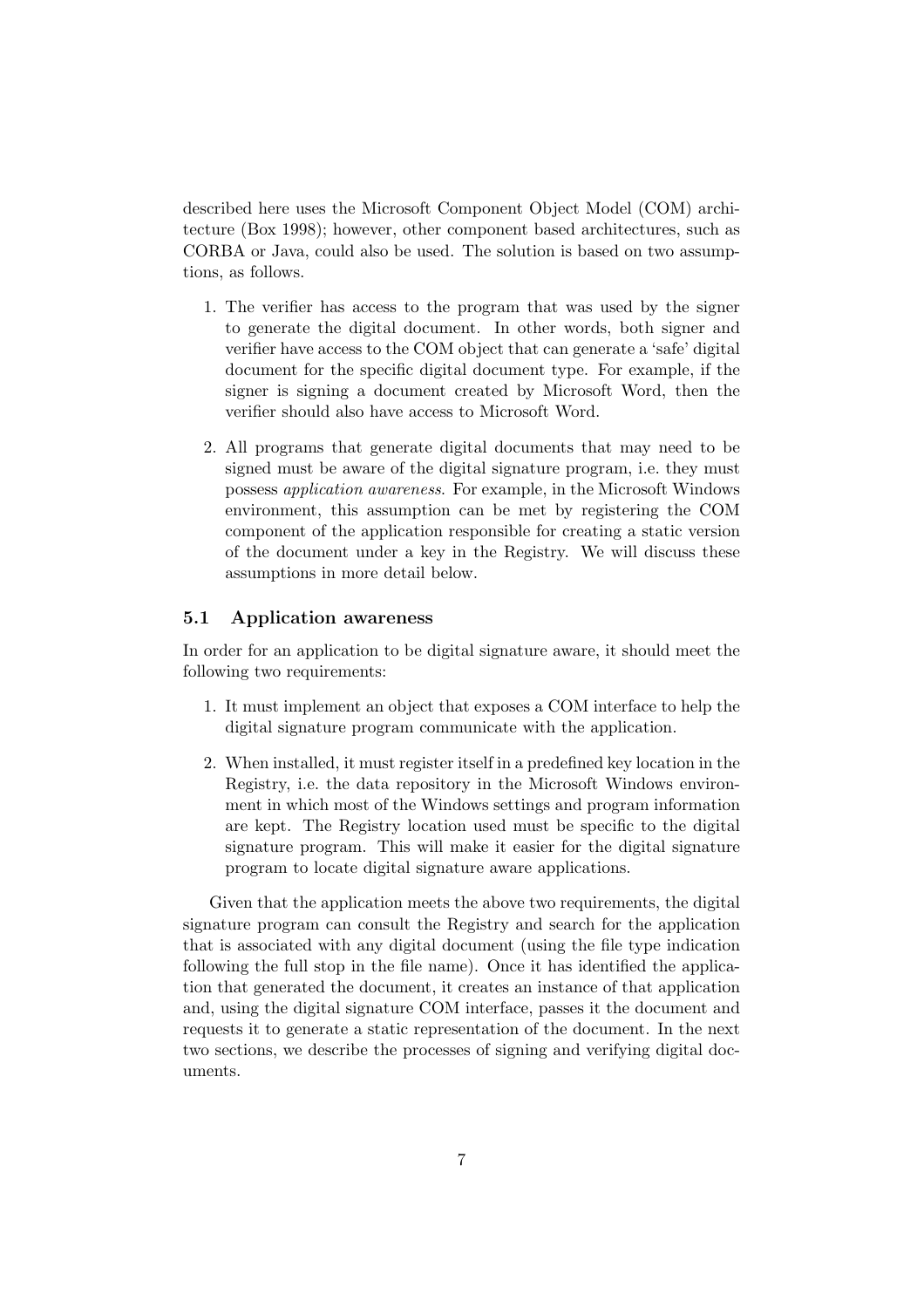

Figure 2: Signing a digital document

### 5.2 Signing a digital document

To sign a digital document, the signer uses the relevant application to check that the document appears correct. The digital signature program is then invoked and is passed the document. The digital signature program performs the following steps in order to sign the document, as shown in Figure 2.

- 1. The program consults the Registry and searches for the application program that generated the document, using the document filename extension as a key. It then obtains the Globally Unique ID (GUID) of the application and creates an instance of the application in order to get access to the digital signature interface. If the digital signature program cannot find the GUID of the application responsible for creating the particular document type, the user should be warned, and given the option of either signing the document or not.
- 2. The program sends the document to the identified application through the digital signature COM interface that was acquired in step 1, and requests it to parse the document and return it in a static form.
- 3. The signature program receives back the static form of the document and signs it.

### 5.3 Verifying a signed document

In order to verify a digital signature on a document, the document, the signature, and the signer's public key are input to the signature program for verification. After performing steps 1 and 2 as described in Section 5.2, the signature program verifies the digital signature against the static version of the document it received in step 2 and outputs a 'true/false' indicator. If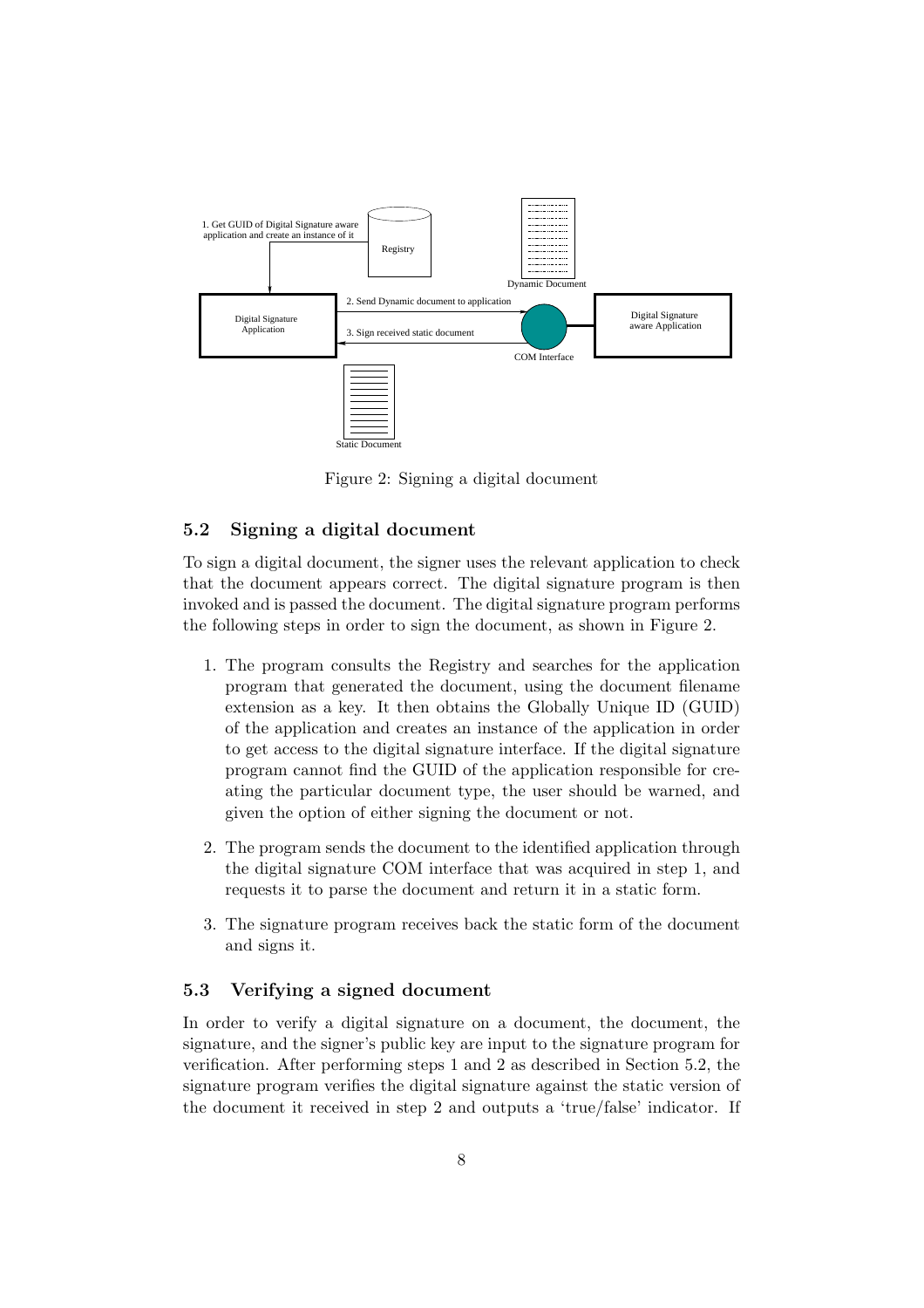the output value is true, then the signature is valid. Figure 3 illustrates the process of verifying a digital signature on a document with dynamic content.



Figure 3: Verifying a signed document

### 5.4 Security Analysis

We now briefly review some possible attacks on the scheme described immediately above.

#### 5.4.1 File type attacks

As discussed in Section 5.1, the application program must register the file type extensions that it uses in a special location within the Registry, in addition to the 'regular' extension registration process. Correct operation of the proposed solution relies heavily on the correctness of both document extensions and the file type/extension table held in the Registry. Apart from ensuring that the application program possesses application awareness of the digital signature program, the use of a special extension mapping table minimises the risk of accidental changes to this table.

The document extension scheme could be attacked by taking advantage of this reliance. One attack of this type would be to change the extension of a document that is to be signed. For example, suppose that a document is in Microsoft Word format, i.e. it has the extension .doc, and that a malicious third party changes its extension to .txt, the extension for text files. In order to sign the document, the digital signature program performs all the steps discussed in section 5.2, and passes the document to the application registered for handling text files. Since .txt files cannot contain dynamic content, the application will simply return the unchanged file to the signature program, which will sign it.

If an attacker can then change the document type back to .doc before it is viewed by the signature verifier, then problems can clearly arise. If the file contains dynamic content then the problem that the solution was designed to avoid will recur on the verifier's computer. The only way of avoiding this problem is to prevent changes to the file type extension, which can be achieved by including the file name within the scope of the digital signature. However, even if such a precaution is enforced (and this would be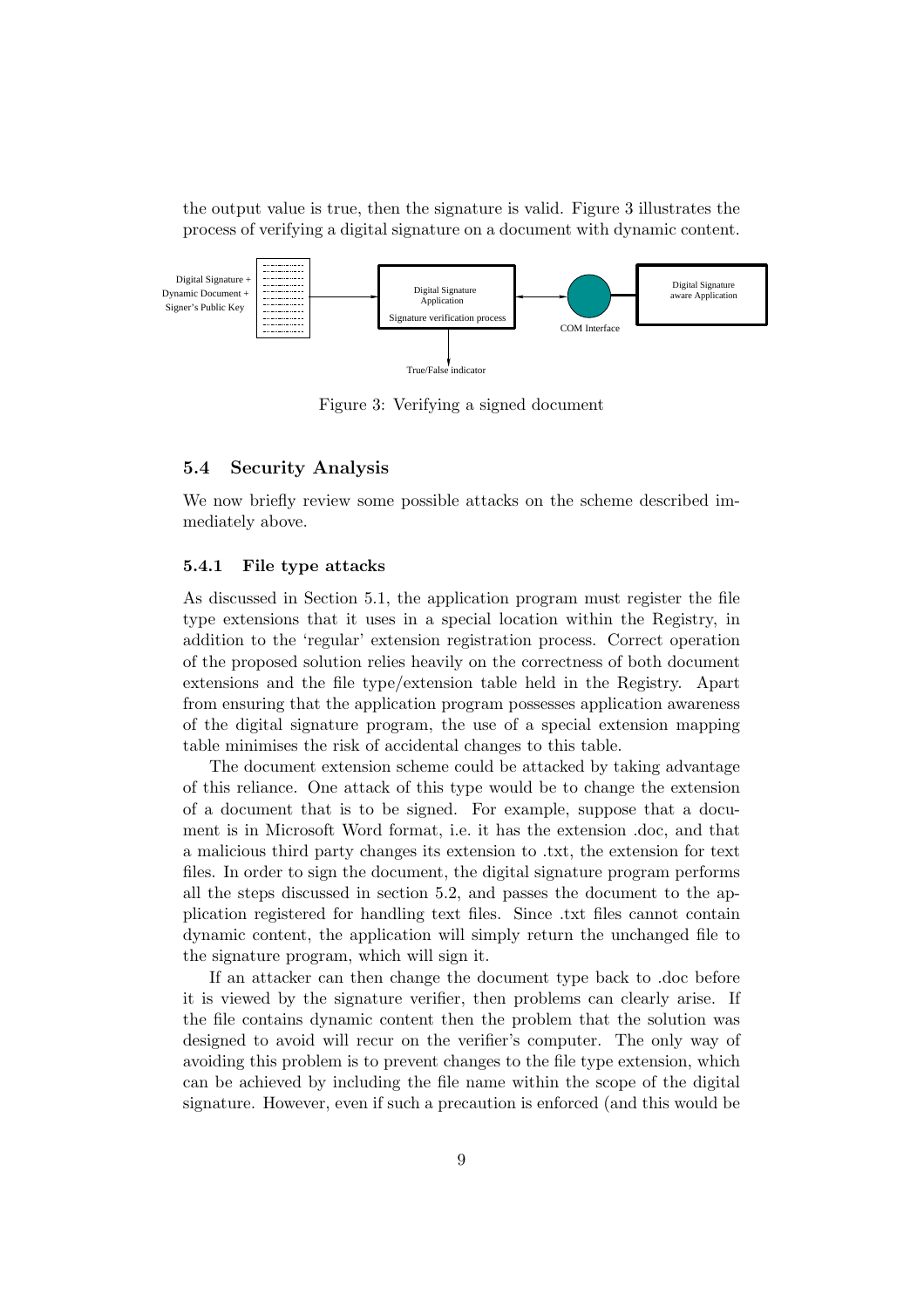our recommendation) problems can still arise if the extension/application mapping table in the Registry can be modified, as we now describe.

Suppose an attacker can modify the signature program extension/application association tables in the Registry of both the signer's and the verifier's computer so that in both cases .doc files are processed by an application designed to work with ASCII text files. Suppose, moreover, that the signer is given a document to sign that contains dynamic content. When the signature program passes it to the application to make a static version, no changes will be made since the document will be treated as an ASCII text file. Exactly the same will happen at the verifier, and the signature on the document will thus be verified. However, when the verifier views the document using Word, the dynamic content will be activated, and the usual problems with dynamic content arise.

It should be noted that, as long as the file name (and hence the extension) is signed, attacks require the modification of settings on the signer and/or verifier machine. The use of a special association table, used only by the signature program, will prevent such changes being made accidentally. However, no system can completely address threats which arise if attackers have access to the signer or verifier computer, and thus users of signatures should take all the usual precautions to protect the integrity of their computers.

#### 5.4.2 Changes to documents

In order to sign a digital document, the user views the document on the screen, approves it for signature, and finally requests the digital signature program to sign it. However, a threat exists that the document could be changed after the user views it and before the document is signed. For instance, just after viewing the document and before signing it, a piece of malicious code could change the document.

This issue can be addressed by integrating the digital signature functionality into the application itself, instead of separating the viewing and signing functions. An application may provide both facilities to the user; for instance, the application may enable the user to view the document, approve it for signature, and have the signature generated (e.g. using a system function call) without switching to any other application.

Of course, this problem arises with any scheme designed to sign documents, independently of the solution described in this paper. Again, this underlines the importance of protecting the integrity of any computer used to create digital signatures.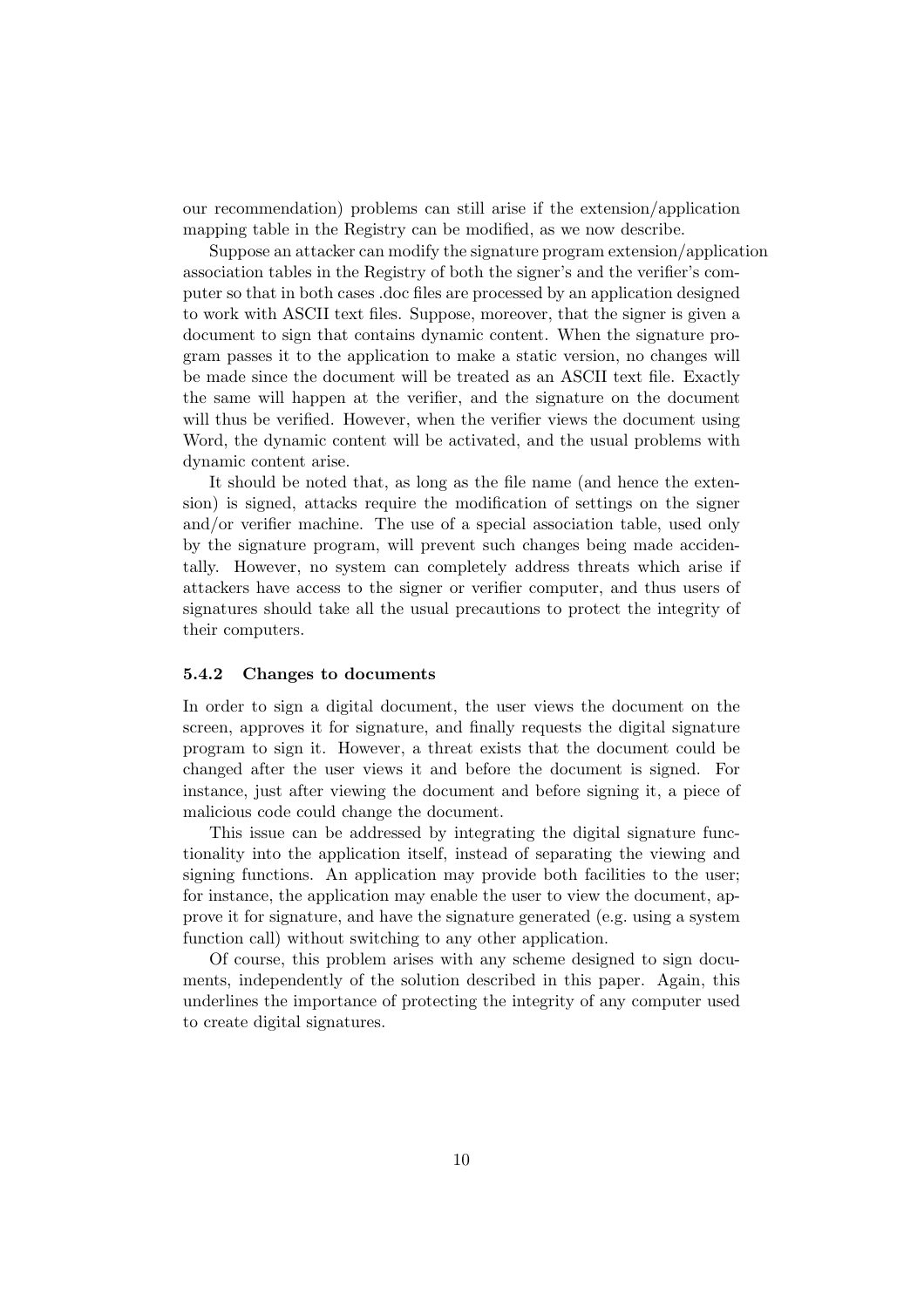### 6 Concluding remarks

The suggested solution requires all document handling applications to possess application awareness of the digital signature program in order to function properly. Every application must implement a COM interface and register itself in the Registry, in a location specific to the digital signature program, to enable the digital signature program to sign the digital document. We conclude this document by discussing one possible area for possible future research.

In order to sign a digital document, the user private key should be accessible to the digital signature program. Securing the user private key is very important to the operation of the suggested solution and, indeed, to any implementation of digital signatures. Where should this key be stored? The use of trusted computing technology (Balacheff et al. 2003), as incorporated into Microsoft's Next Generation Secure Computing Base (NGSCB) (England et al. 2003), may be useful in this context. Further research in this area is required in order to answer such questions.

## 7 References

- Balacheff, B., Chen, L., Pearson, S., Plaquin, D. & Proudler, G. (2003), Trusted Computing Platforms: TCPA Technology in Context, Prentice Hall PTR, Upper Saddle River, New Jersey.
- Box, D. (1998), Essential COM, Addison-Wesley, Boston, MA.
- Eastlake, D., Reagle, J. & Solo, D. (2002), 'RFC 3075: (extensible markup language) xml-signature syntax and processing'.
- England, P., Lampson, B., Manferdelli, J., Peinado, M. & Willman, B.  $(2003)$ , 'A trusted open platform', *IEEE Computer* **36** $(7)$ , 55–62.
- Jøsang, A., Povey, D. & Ho, A. (2002), What You See is Not Always What You Sign, in 'The proceedings of the Australian UNIX User Group', Melbourne.
- Kain, K., Smith, S. W. & Asokan, R. (2002), Digital signatures and electronic documents: A cautionary tale, in B. Jerman-Blazic & T. Klobucar, eds, 'Advanced Communications and Multimedia Security, IFIP TC6/TC11 Sixth Joint Working Conference on Communications and Multimedia Security, September 26-27, 2002, Portoroz, Slovenia', Vol. 228 of IFIP Conference Proceedings, Kluwer Academic, Boston, MA, pp. 293–308.
- Marketing, U. S. D. T. S. (2003), 'WYSIWYS What You See Is What You Sign'. http://www.utimaco.de/eng/content pdf/wysiwys.pdf.